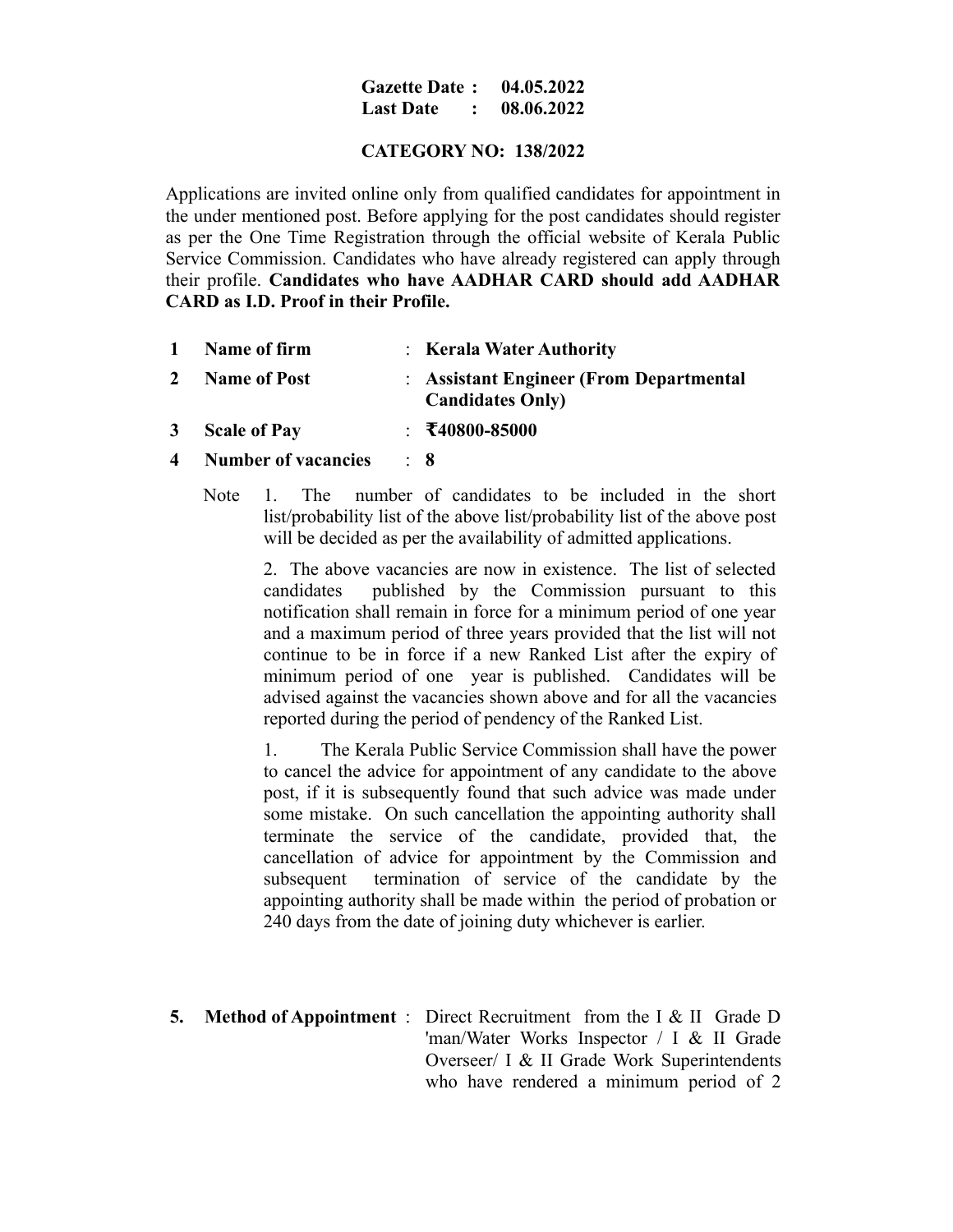years service in Kerala Water Authority (PHED) and from clerks who have rendered a minimum period of 6 years service as clerk in the Kerala Water Authority – (PHED) and from Overseer Gr III who have acquired Engineering Degree and have put in minimum service of 3 years as Overseer Gr III in the Kerala Water Authority.

**Note :-** If Qualified candidates are not available from among the above categories in the service of Water Authority , appointments will be made by Direct recruitment of candidates from open market.

**6. Age Limit** : Upper Age limit is not applicable to Departmental candidates (See note 2 below)

1. Reservation rules 14 to 17 of Kerala State and Subordinate Service are not applicable to the recruitment in the service category.

2. Persons appointed to the above post shall be liable not with standing that at the time of requisition of their service, they are holding higher appointment to serve for a minimum period of 4 years during the first 10 years of their service (including period spent on training) in the defence service or on assignment relating to the defence effort any where in India or abroad, if so required . The liability to serve in the defence will not ordinarily apply to those Assistant Engineers who are above 40 years age

3. Applicants should produce Service Certificate in the form given below obtained from the Kerala Water Authority to the effect that they are working in the authority on a regular basis as and when called for.

### SERVICE CERTIFICATE

- 1. Name of the Candidate :
- 2. Name of the post held by the : applicant with scale of Pay

3. Name of the Department in : Which now working

4. Name of service to which the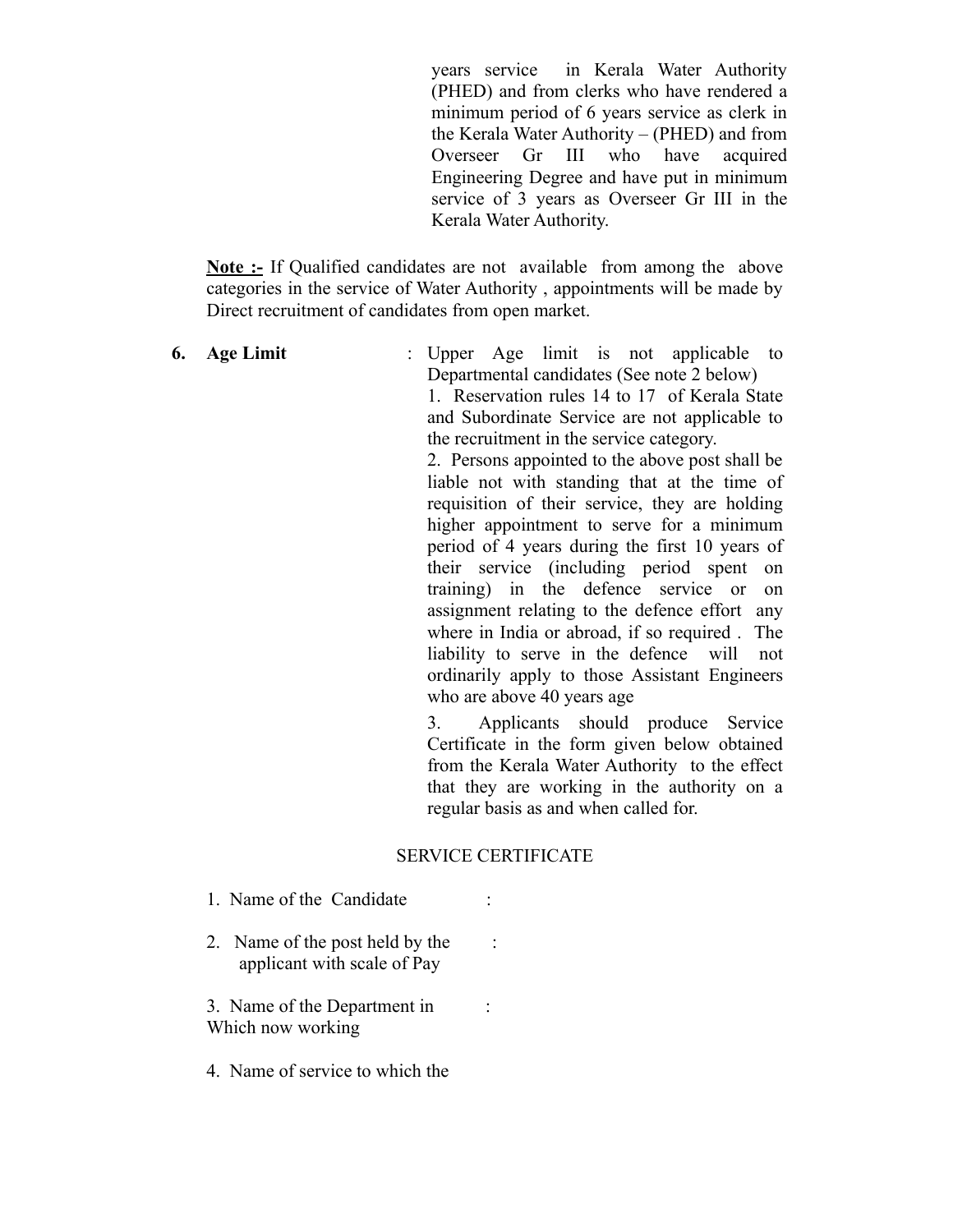applicant belongs :

- 5. Date of commencement of : service and of Commencement of probation
- 6. Whether the applicant is an : approved probationer or Full member of the service
- 7. Whether SC/ST/OBC :
- 8. Religion & Community :
- 9. Service particulars :

| S <sub>1</sub><br>N <sub>0</sub> | Name of the<br>post held | Period |           | Length of Service |       |      | Date of<br>declaration<br>of<br>probation |  |
|----------------------------------|--------------------------|--------|-----------|-------------------|-------|------|-------------------------------------------|--|
|                                  |                          | From   | <b>To</b> | Year              | Month | Days |                                           |  |
|                                  |                          |        |           |                   |       |      |                                           |  |
|                                  |                          |        |           |                   |       |      |                                           |  |
|                                  |                          |        |           |                   |       |      |                                           |  |
| <b>Total Service</b>             |                          |        |           |                   |       |      |                                           |  |

Certified that the above details in respect if Sri/Smt who is an approved probationer /full member of the service have been verified by me with the service particulars as given in the Service Book of the candidate and that they are found correct.

 Also certified that Shri/Smt.................................................... is eligible to apply for the post of Assistant Engineer by Transfer as per Part I Rule 2 (13) of KS & SSR 1958.

# Signature

| Place: |               | Name $&$ Designation      |
|--------|---------------|---------------------------|
| Date:  | (Office Seal) | of the Head of the Office |

**7. Qualifications** : 1. B.Sc. Degree in Engineering (Civil/Mechanical/ Chemical) of the Kerala University.

### OR

 B.E. Degree in (Civil/Mechanical/ Chemical) of the Madras University or any other qualifications recognized as equivalent thereto.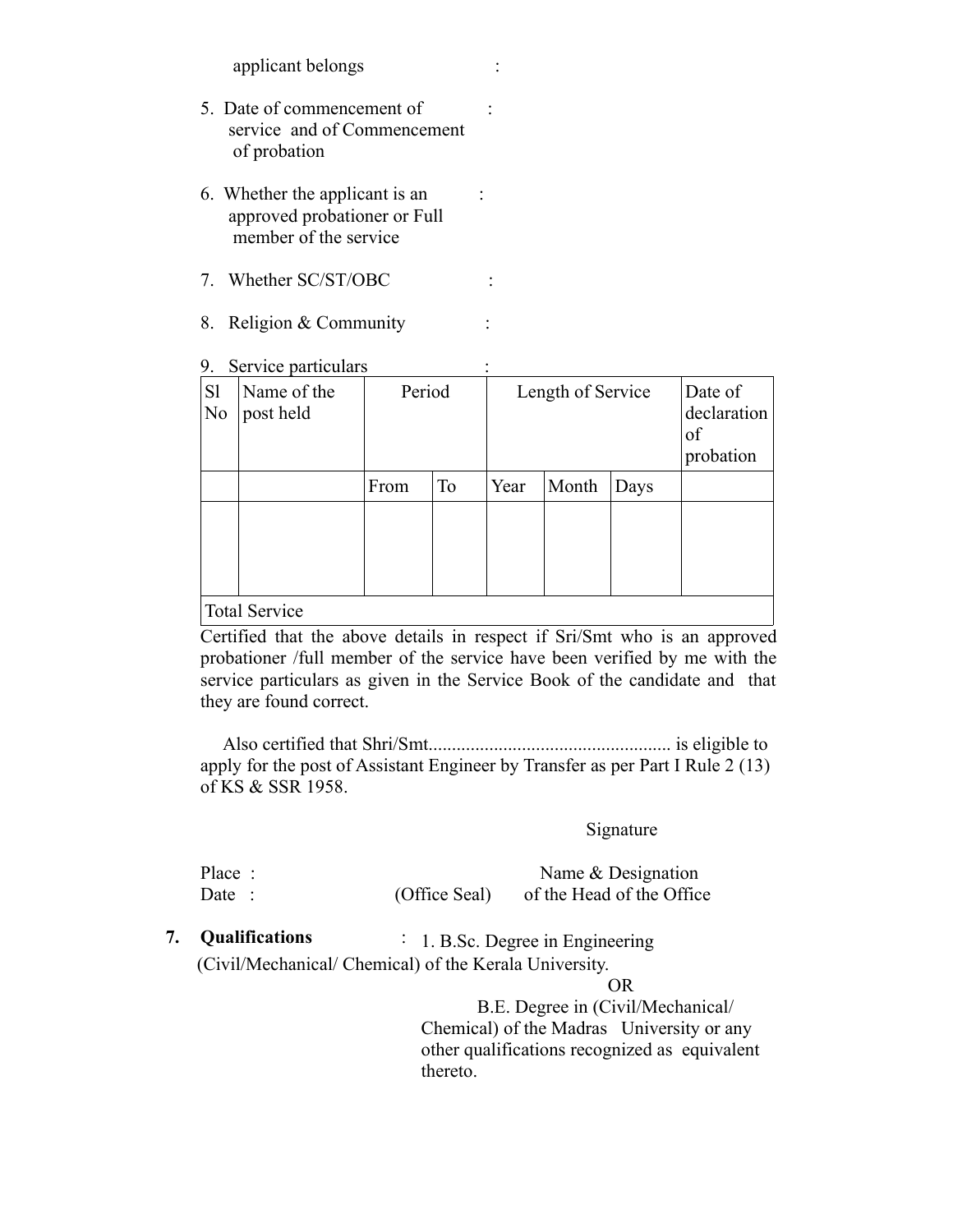2 (a) Associate Membership Diploma of the Institution of Engineers, Indi,in Civil/Mechanical/ Chemical Engineering or any other diploma recognized as equivalent thereto.

#### **OR** OR

 (b) Pass in Section A and B of the Associate Membership Examination of the Institution of Engineers, India, in Civil/Mechanical/ Chemical Engineering.

- Note 1 B Tech / BE Degree in Civil / Mechanical / Chemical Engineering of any recognized Universities of Kerala or from UGC recognized Universities is also considered.
	- 2 Rule 10 (a) ii of Part II KS & SSR applicable.
	- 3 Candidates who claim equivalent qualification instead of qualification mentioned in the notification shall produce the relevant Government Order to prove the equivalency at the time of verification, then only such qualification shall be treated as equivalent to the prescribed qualification concerned. Candidates claiming equivalents or higher qualification of qualifications where equivalent/ higher qualification is insisted in the notification itself must produce certificate in proof of higher/ equivalent qualification from the institution concerned or Govt. order in proof of equivalency as the case be.
	- 4 Appropriate disciplinary/ penal action as per Rule 22 of KPSC Rules of Procedure 1976, will be initiated against those candidates who give confirmation for writing the examination by providing false claims about their qualifications/ experience irrespective of whether they have attended or abstained from the examination.

### **8 Mode of submitting applications**

 Candidates must register as per ONE TIME REGISTRATION with the official Website of Kerala Public Service Commission www.keralapsc.gov.in before applying for the post. Candidates who have registered can apply by logging on to their profile using their User-ID and Password. Candidates must click on the 'Apply Now' button of the respective posts in the Notification Link to apply for a post. The Photograph uploaded should be taken after 31.12.2012. Candidates who have create new profile should upload photographs taken with in Six (6) months. Name of the candidate and the date of photograph taken should be printed legibly at the bottom portion of the photograph. The photograph once uploaded meeting all requirements shall be valid for 10 years from the date of uploading. There is no change in other instructions regarding the uploading of photographs. No application fee is required. Candidates are responsible for the correctness of the personal information and secrecy of password. Before the final